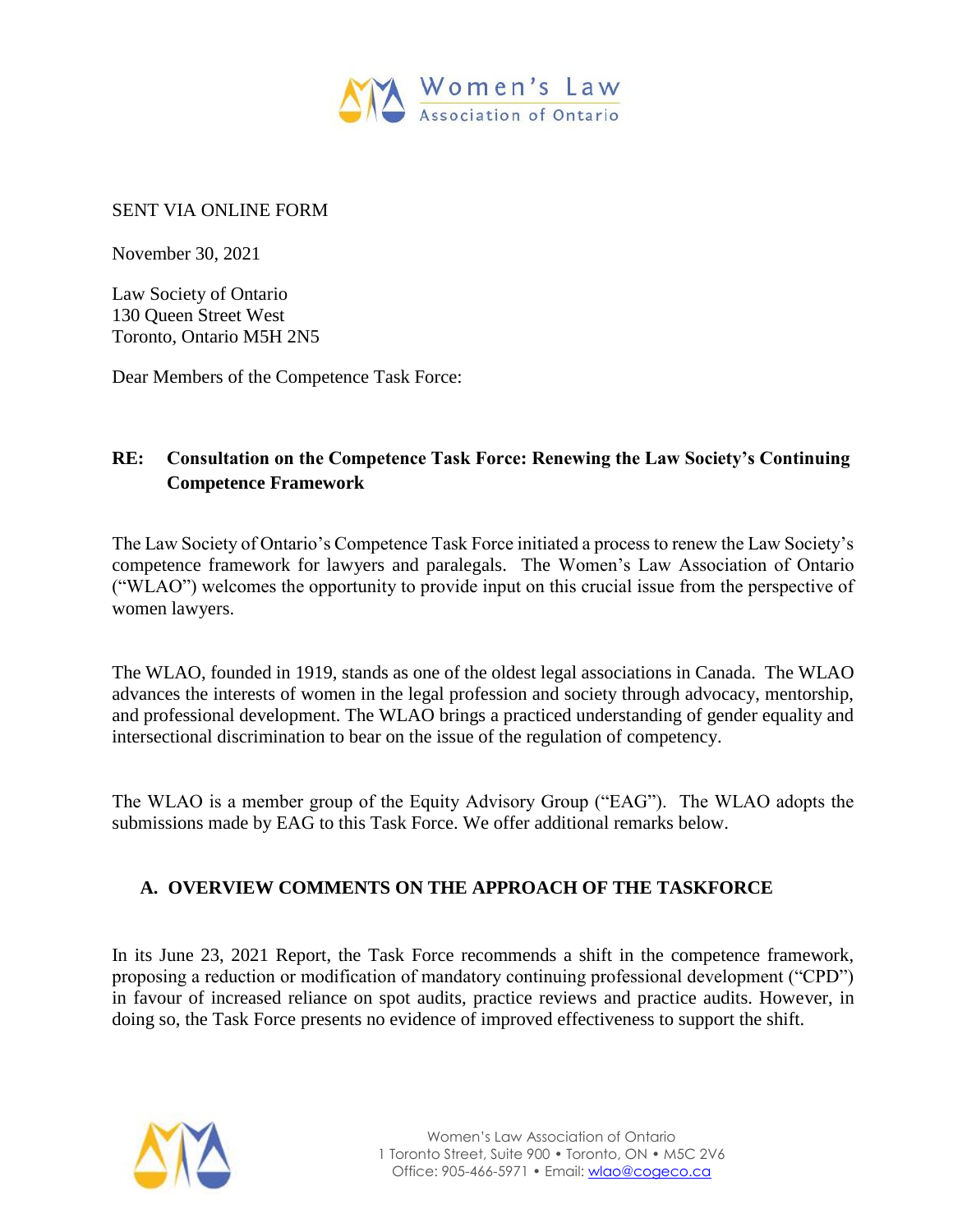The WLAO submits that the Task Force's suggested approach would not effectively promote competence. The knowledge and skills training offered by CPD more directly improves the quality of legal services delivered to the public than practice management skills.

CPD events serve to update legal knowledge and skills in an ever-changing legal landscape with minimal interference with the law firm's day-to-day operations. In contrast, spot audits, practice reviews and practice audits are more disruptive and demand numerous lawyer's hours.

Furthermore, the proposed shift from CPD to practice reviews and audits may exacerbate the problem of the retention of women in the profession.

Women face discrimination and pay equity disparities in the legal workplace. The reduction of CPD and, by extension, EDI removes a tool aimed at eradicating these problems.

Women lawyers carry the bulk of childcare and domestic responsibilities. Women licensees cite the time pressures caused by legal work and domestic demands as a reason for leaving the profession. Consequently, the Task Force should carefully consider the time requirements for responding to onerous regulatory procedures such as spot audits and practice reviews and audits where no deficiencies exist.

Racialized and Indigenous licensees have reported that they experience barriers in the workplace, underscoring the need to preserve EDI CPD. In addition, the shift to practice reviews and audits may impose greater burdens on racialized and Indigenous licensees.

Much of the Report addresses sole and small firm practitioners. Racialized and Indigenous lawyers practice in this area in disproportionate numbers. The proposed shift from CPD events that efficiently deliver knowledge and skills training to a more time-consuming and intrusive audit and review process will impose greater burdens on these groups.

Based on feedback, competency is a goal for all lawyers. In pursuing competency training, the WLAO asks the LSO to consider the time efficiencies and educational benefits in the CPD model over increased randomized spot audits, practice reviews and audits.

**RECOMMENDATIONS: The WLAO recommends that the LSO maintain CPD/EDI as its primary tool to advance competency and reserve practice reviews and audits as a preventative measure for new licensees and licensees with demonstrated deficiencies.**

> **The WLAO recommends that the LSO maintain and further develop practice management tools that licensees can access voluntarily.**

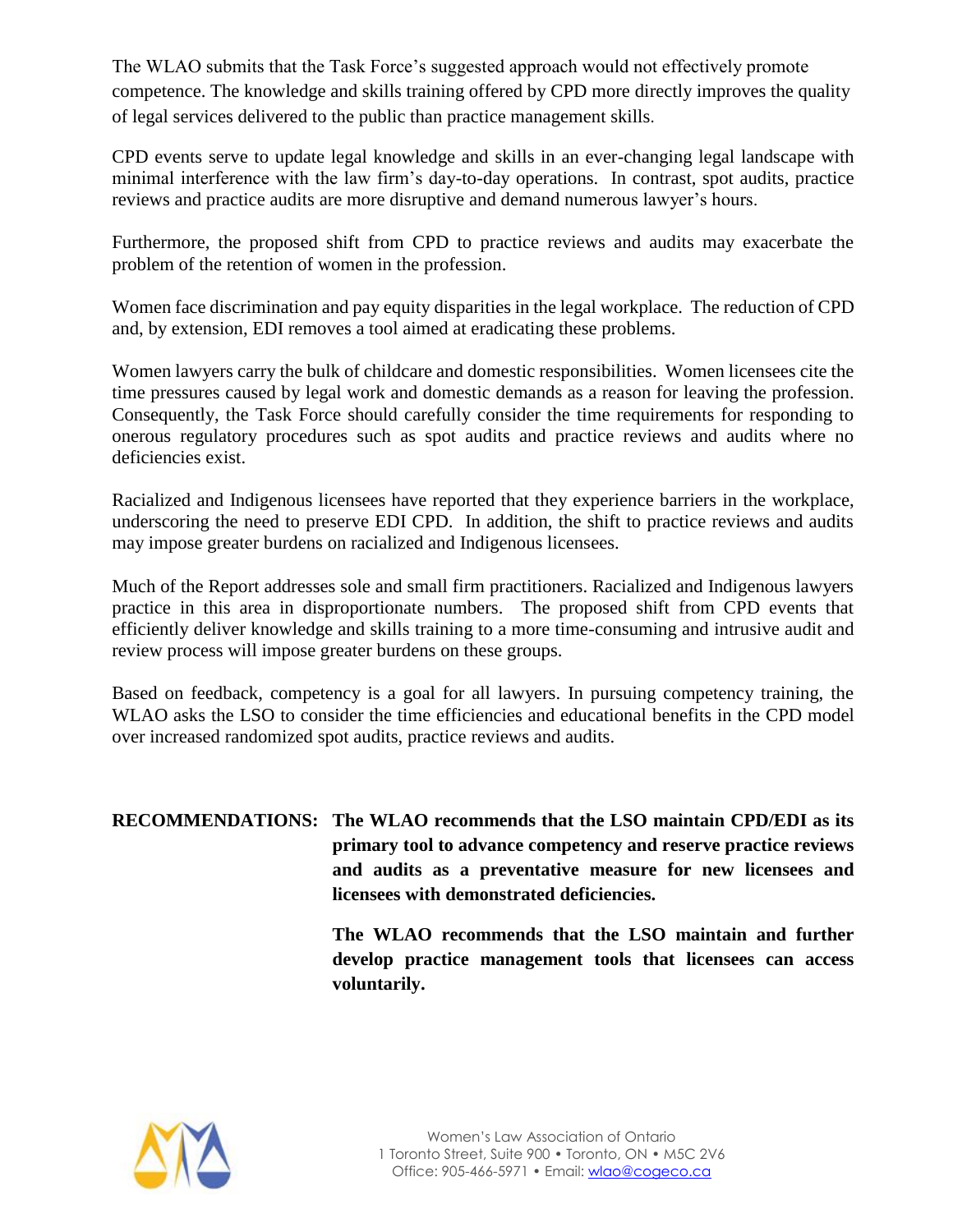**The WLAO recommends that the LSO work with LawPro to create increased premium credits for voluntary participation in practice management skills training.** 

## **B. THE IMPORTANCE OF CPD**

The Supreme Court of Canada in *Green v. Law Society of Manitoba* affirmed the importance of CPD:

A lawyer's professional education is a lifelong process. Legislation is amended, the common law evolves, and practice standards change as a result of technological advances and other developments. Lawyers must be vigilant in order to update their knowledge, strengthen their skills, and ensure that they adhere to accepted ethical and professional standards in their practices.

…

CPD programs serve this public interest and enhance confidence in the legal profession by requiring lawyers to participate, on an ongoing basis, in activities that enhance their skills, integrity and professionalism. CPD programs have in fact become an essential aspect of professional education in Canada. Most law societies across the country have implemented compulsory CPD programs.<sup>1</sup>

In addition to the gains in knowledge and skills training, licensees derive intangible benefits by participating in CPD events. Based on feedback, the CPD events provide licensees with an opportunity to socialize and network with colleagues informally. Licensees have commented feeling reinvigorated about their work after participating in a CPD event.

Notwithstanding the clear value gained from CPD programs, some members report that the cost of CPD events can be burdensome, with Law Society programming running as high as \$250.00. As one licensee put it, *"I pay my fees. The speakers volunteer their time. The Law Society can put on these events for free".*

**RECOMMENDATIONS: The WLAO recommends that the LSO maintain mandatory CPD requirements especially given that the Task Force appears to predicate the reduction of the CPD hours with an increased resort to the number and scope of audit and practice reviews.** 

 $\overline{a}$ <sup>1</sup> *Green v. Law Society of Manitoba,* [2017] 1 S.C.R. 360 at paras. 1 and 3

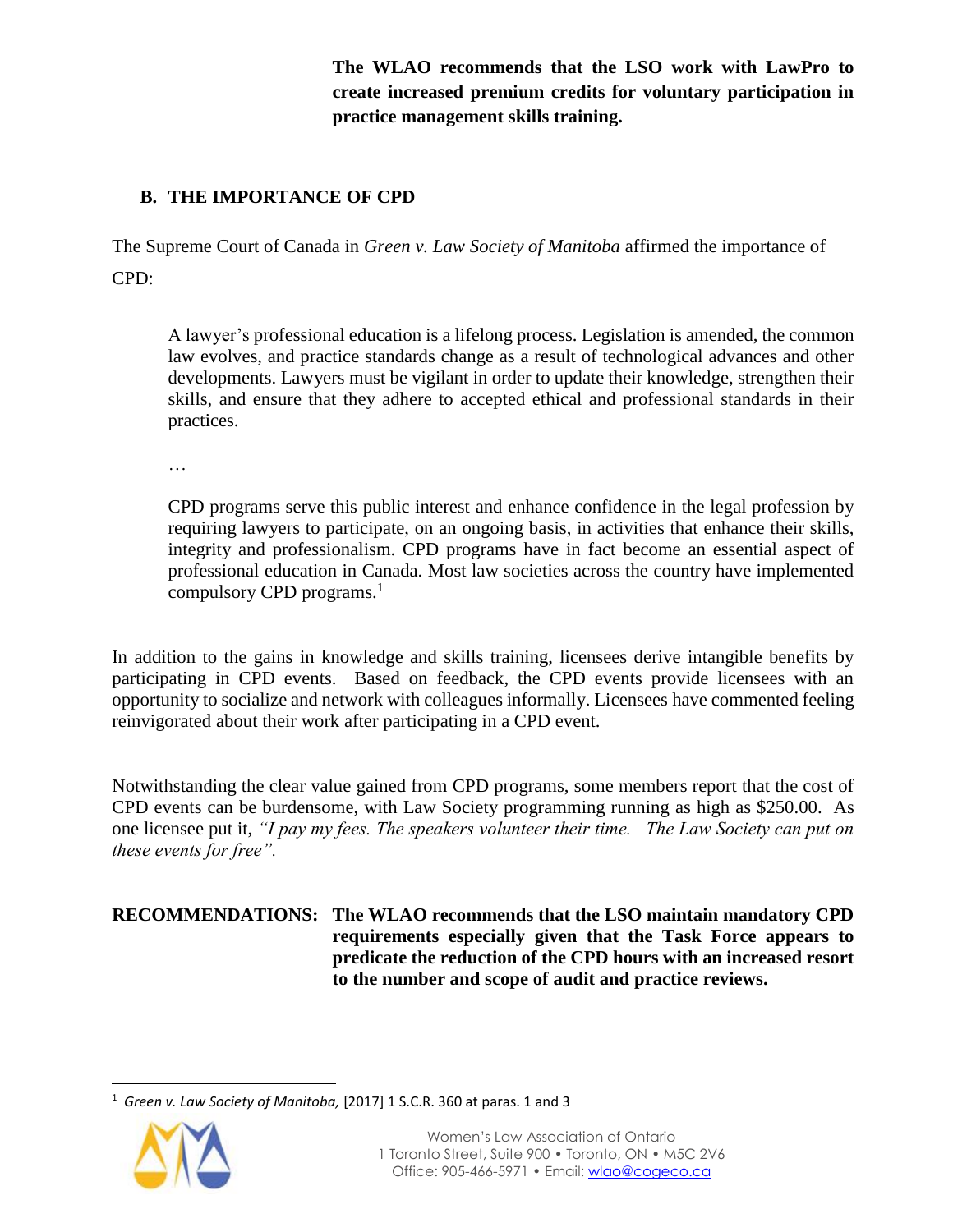**The WLAO recommends that the LSO significantly decrease the cost of CPD and increase the number of free CPD.**

**The WLAO recommends that links for free CPD events offered by third parties be included on the LSO webpage to facilitate access to the free CPD.**

**The WLAO recommends that the LSO provide specialized CPD for senior licensees such as roundtable or fireside chats with senior bar members or the judiciary- again at a no-cost or reduced fee basis.** 

## **C. Equality, Diversity and Inclusion Education ("EDI")**

The proposal to reduce CPD requirements necessarily calls into question the preservation of EDI, a program that the WLAO urges LSO to maintain.

The introduction of the EDI requirement followed extensive work and consultation with the profession. In 2015, the Challenges Faced by Racialized Licensees Working Group released a report that found racialized licensees face barriers to full inclusion.<sup>2</sup> Furthermore, the LSO's Articling Survey found that approximately 21% of candidates experience racial and gender discrimination.<sup>3</sup> The WLAO commends the LSO's historical work on equality and discrimination, notwithstanding its recent retrenchment from these issues with its elimination of the Statement of Principles ("SOP").

These reports, along with other data and jurisprudence, suggest that the EDI requirements play a vital role in promoting education and regulation of the profession.<sup>4</sup>

Currently, the LSO requires that licensees complete one hour of EDI per year. This represents a very modest demand on the licensees' time. Based on feedback, licensees appreciate the substantive EDI programming and the fact that many EDI programs are offered at no cost.

#### **RECOMMENDATION**: **WLAO recommends that the EDI CPD hours be maintained and enhanced to include Indigenous intercultural competency training. [Discussed in the next section]**

[https://lawsocietyontario.azureedge.net/media/lso/media/legacy/pdf/w/working-together-for-change-strategies-to](https://lawsocietyontario.azureedge.net/media/lso/media/legacy/pdf/w/working-together-for-change-strategies-to-address-issues-of-systemic-racism-in-the-legal-professions-final-report.pdf)[address-issues-of-systemic-racism-in-the-legal-professions-final-report.pdf](https://lawsocietyontario.azureedge.net/media/lso/media/legacy/pdf/w/working-together-for-change-strategies-to-address-issues-of-systemic-racism-in-the-legal-professions-final-report.pdf)

 $\overline{a}$ 

<sup>4</sup> *R. v. Le,* [2019] 2 S.C.R. 692 at paras. 90 – 97; *R. v. Morris,* 2021 ONCA 680 at para. 1; *R. v. Barton*, [2019] 2 S.C.R. 579 at para. 199



<sup>&</sup>lt;sup>2</sup> Working Together for Change: Strategies to Address Issues of Systemic Racism in the Legal Professions: Challenges Faced by Racialized Licensees Working Group

<sup>&</sup>lt;sup>3</sup> The Law Society of Upper Canada Summary of Articling Experience Survey Results: [http://www.lawsocietygazette.ca/wp-content/uploads/2018/01/Summary-of-Articling-Experience-Survey-](http://www.lawsocietygazette.ca/wp-content/uploads/2018/01/Summary-of-Articling-Experience-Survey-Results.pdf)

[Results.pdf](http://www.lawsocietygazette.ca/wp-content/uploads/2018/01/Summary-of-Articling-Experience-Survey-Results.pdf)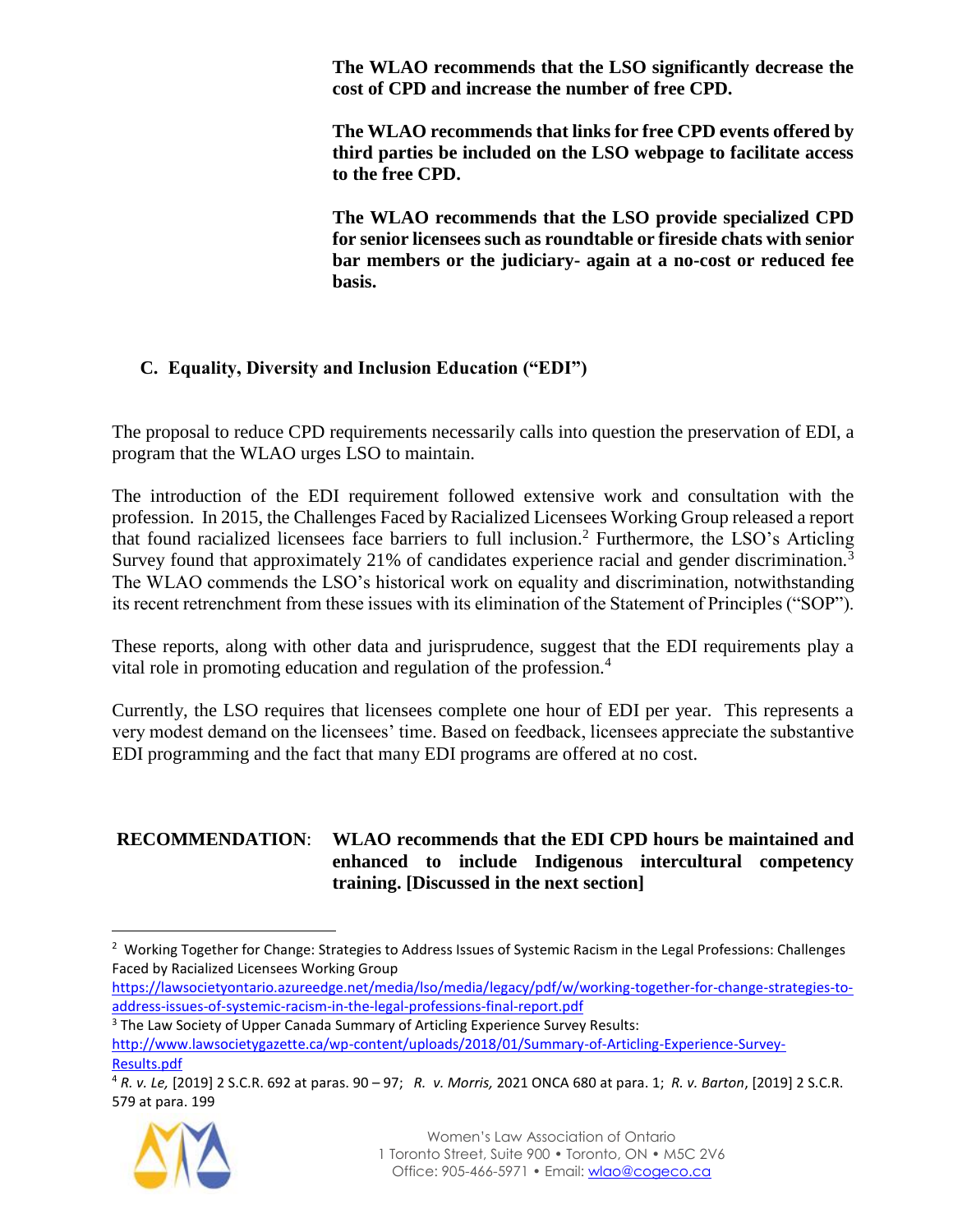## **D. INDIGENOUS INTERCULTURAL COMPETENCY AS LAWYER COMPETENCY**

The WLAO adopts the detailed submissions of EAG in its recommendation that the LSO implement Indigenous intercultural competency training as a component of lawyer competency.

In support of EAG's submission, the WLAO stresses that the Truth and Reconciliation Commission ("TRC") issued direct calls to law societies to ensure that lawyers receive cultural training. The training should include the history and legacy of residential schools, the United Nations Declaration on the Rights of Indigenous Peoples, Treaties and Aboriginal rights, Indigenous law, and Aboriginal – Crown relations.<sup>5</sup>

The urgency of the TRC's calls has only intensified recently with the recent discovery of the mass unmarked graves of children held in the residential schools.

The LSO's valuable work in the 2008 Aboriginal Bar Consultation supports the need for EDI training focused on Indigenous intercultural competencies. In the consultation with the Aboriginal bar, the LSO found that 26 % of Indigenous lawyers felt that their Indigenous status factored negatively in their experience in the profession. Furthermore, the majority stated that they attributed their feelings to the racism and discrimination they experienced in their workplaces. The respondents identified a lack of awareness of aboriginal issues, a lack of content and misinformation about aboriginal issues as problems.<sup>6</sup>

#### **RECOMMENDATION**: **WLAO recommends that the EDI CPD hours be enhanced to include mandatory Indigenous intercultural competency training.**

## **E. RESPONSES TO SPECIFIC QUESTIONS PROPOSED BY THE TASK FORCE**

Concerning the definition of competency offered by the Task Force, the WLAO raises two issues with the proposed "working definition of competence":

- 1) The Task Force suggests that the working definition of competence includes:
	- remedial training prompted by the regulator or insurer

<sup>6</sup> [https://lawsocietyontario.azureedge.net/media/lso/media/legacy/2009-final-report-of-the-indigenous-bar](https://lawsocietyontario.azureedge.net/media/lso/media/legacy/2009-final-report-of-the-indigenous-bar-consultation_1.pdf)[consultation\\_1.pdf](https://lawsocietyontario.azureedge.net/media/lso/media/legacy/2009-final-report-of-the-indigenous-bar-consultation_1.pdf)



 $\ddot{\phantom{a}}$ 

<sup>5</sup> <https://nctr.ca/records/reports/#trc-reports>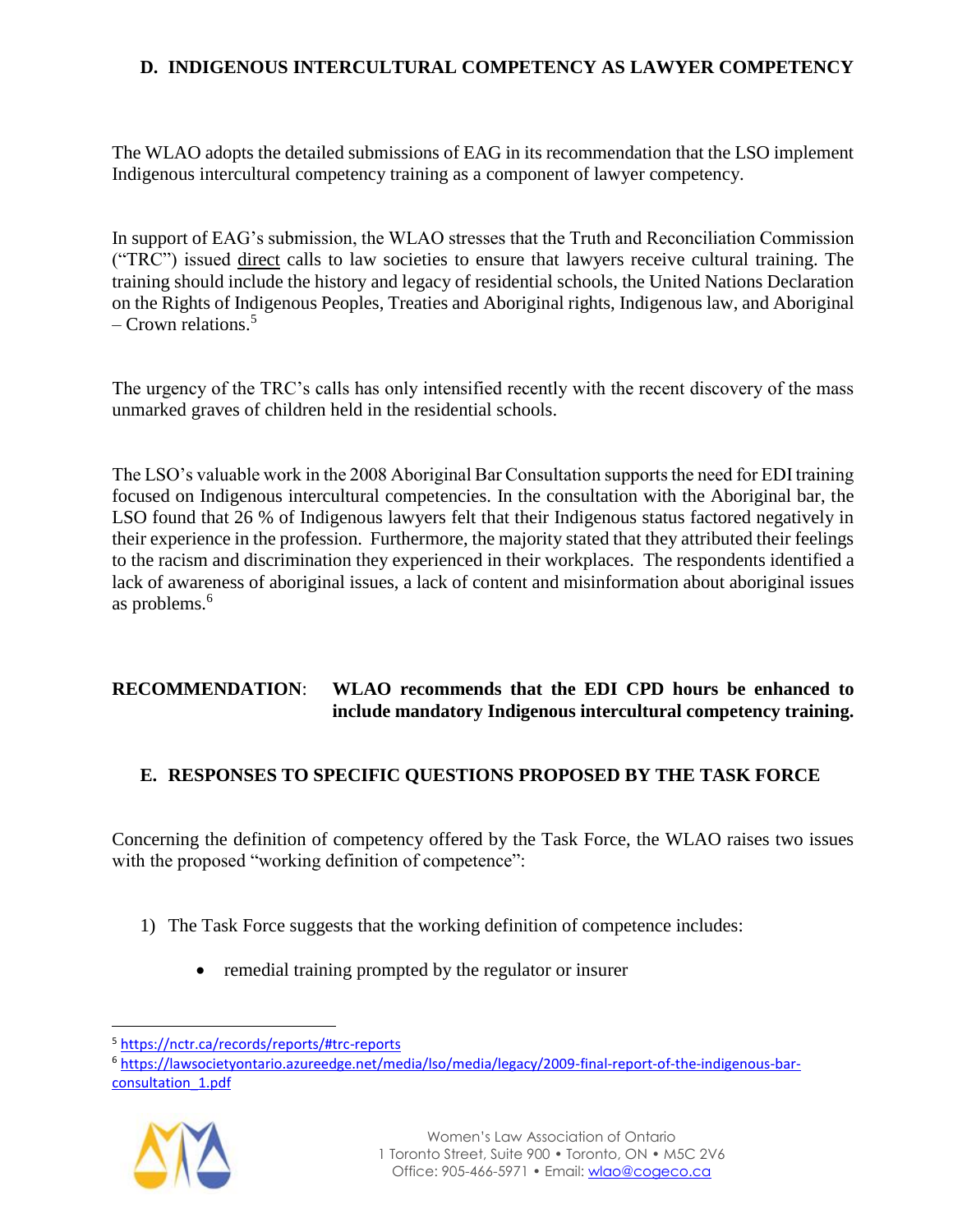This component of the definition does not disclose the factors that would trigger "remedial training." The WLAO favours an interpretation where identified deficiencies initiate "remedial training." However, this interpretation is not evident because the Task Force refers to increased *randomized* audits and reviews elsewhere in the Report.

- 2) The Task Force also suggests that the working definition of competence includes:
	- peer observation and evaluation

This component of the definition does not define the scope of the peer observation and evaluation. However, the language, as it stands, suggests a broad power to intervene in daily firm operations.

## **RECOMMENDATION**: **The WLAO recommends that the Task Force clarify the abovereferenced components of the definition of competence**

## **F. INCREASED REGULATORY BURDEN OF SOLE AND SMALL FIRM PRACTITIONERS**

Licensees who operate from sole and small firms play a central role in the provision of legal services in Ontario.

Indigenous and racialized licensees work in sole and small practices at a greater frequency. According to the Statistical Snapshot of Lawyers on Ontario Fact Sheet, "24 % of Indigenous lawyers are sole practitioners, compared to 18 % of White lawyers." Furthermore, "compared to White lawyers, racialized lawyers are more likely to be sole practitioners."<sup>7</sup>

The Task Force Report emphasizes that sole and small firms attract more complaints than large firms in proportionate terms. However, the Report does not acknowledge that the higher number of complaints against small firms likely results from the different focus between small and big firms. Small firms receive more complaints simply because they represent individuals rather than institutional clients.

Acknowledging the nuances in the data on complaints will ensure that racialized and Indigenous licensees do not experience undue regulatory action.

# **CONCLUSION**

 $\overline{a}$ 

<sup>7</sup> [https://lawsocietyontario.azureedge.net/media/lso/media/lawyers/practice-supports-resources/equity-supports](https://lawsocietyontario.azureedge.net/media/lso/media/lawyers/practice-supports-resources/equity-supports-resources/snapshot-lawyerseng-pdf.pdf)[resources/snapshot-lawyerseng-pdf.pdf](https://lawsocietyontario.azureedge.net/media/lso/media/lawyers/practice-supports-resources/equity-supports-resources/snapshot-lawyerseng-pdf.pdf)